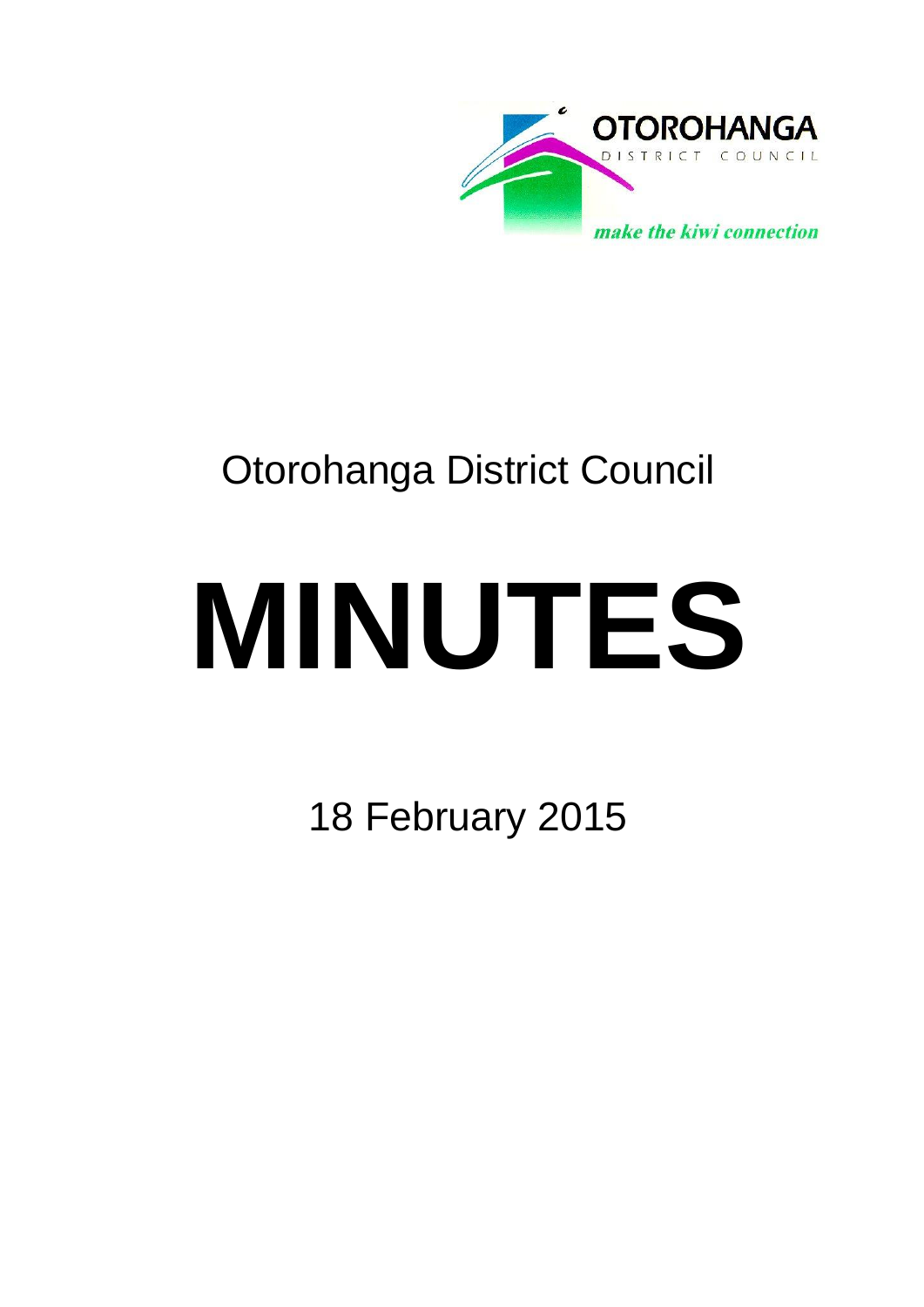### **OTOROHANGA DISTRICT COUNCIL**

18 February 2015

Minutes of an ordinary meeting of the Otorohanga District Council held in the Council Chambers, Maniapoto St, Otorohanga on Wednesday 18 February 2015 commencing at 10.04am.

# **MINUTES**

Minutes are unconfirmed and subject to amendment at the next meeting of Council.

#### **ORDER OF BUSINESS:**

| <b>ITEM</b>           | <b>PRECIS</b>                                                                                                 | <b>PAGE</b>    |
|-----------------------|---------------------------------------------------------------------------------------------------------------|----------------|
| <b>PRESENT</b>        |                                                                                                               | 1              |
| IN ATTENDANCE         |                                                                                                               | 1              |
| <b>APOLOGIES</b>      |                                                                                                               | 1              |
| <b>OPENING PRAYER</b> |                                                                                                               | 1              |
|                       | <b>ITEMS TO BE CONSIDERED IN GENERAL BUSINESS</b>                                                             | 1              |
|                       | CONFIRMATION OF MINUTES - 20 JANUARY 2015                                                                     | 1              |
| <b>REPORTS</b>        |                                                                                                               | 1              |
| Item 166              | OTOROHANGA COMMUNITY BOARD MINUTES 29 JANUARY 2015                                                            | 1              |
| Item 167              | KAWHIA COMMUNITY BOARD MINUTES 23 JANUARY 2015                                                                | 2              |
| Item 168              | DISTRICT LIBRARIANS QUARTERLY REPORT FOR OCTOBER TO<br>DECEMBER 2014                                          | $\overline{2}$ |
| Item $169$            | ANIMAL CONTROL OFFICERS REPORT FOR OCTOBER TO DECEMBER<br>2014                                                | $\overline{2}$ |
| Item $170$            | ENVIRONMENTAL HEALTH OFFICER/LIQUOR LICENSING INSPECTOR'S<br>REPORT FOR OCTOBER TO DECEMBER 2014              | 3              |
| Item $171$            | AMENDMENT OF THE KEEPING OF STOCK POULTRY AND BEES BYLAW<br>2009                                              | 3              |
| Item 172              | REQUEST TO WAIVE INFRINGEMENT FEE                                                                             | 3              |
| Item $173$            | APPROVAL OF THE DELEGATION & POLICY MANUAL 2014                                                               | 4              |
| Item 174              | DRAFT RATES REMISSION POLICY & DRAFT POLICY FOR REMISSION<br>AND POSTPONEMENT OF RATES ON MAORI FREEHOLD LAND | 4              |
|                       |                                                                                                               |                |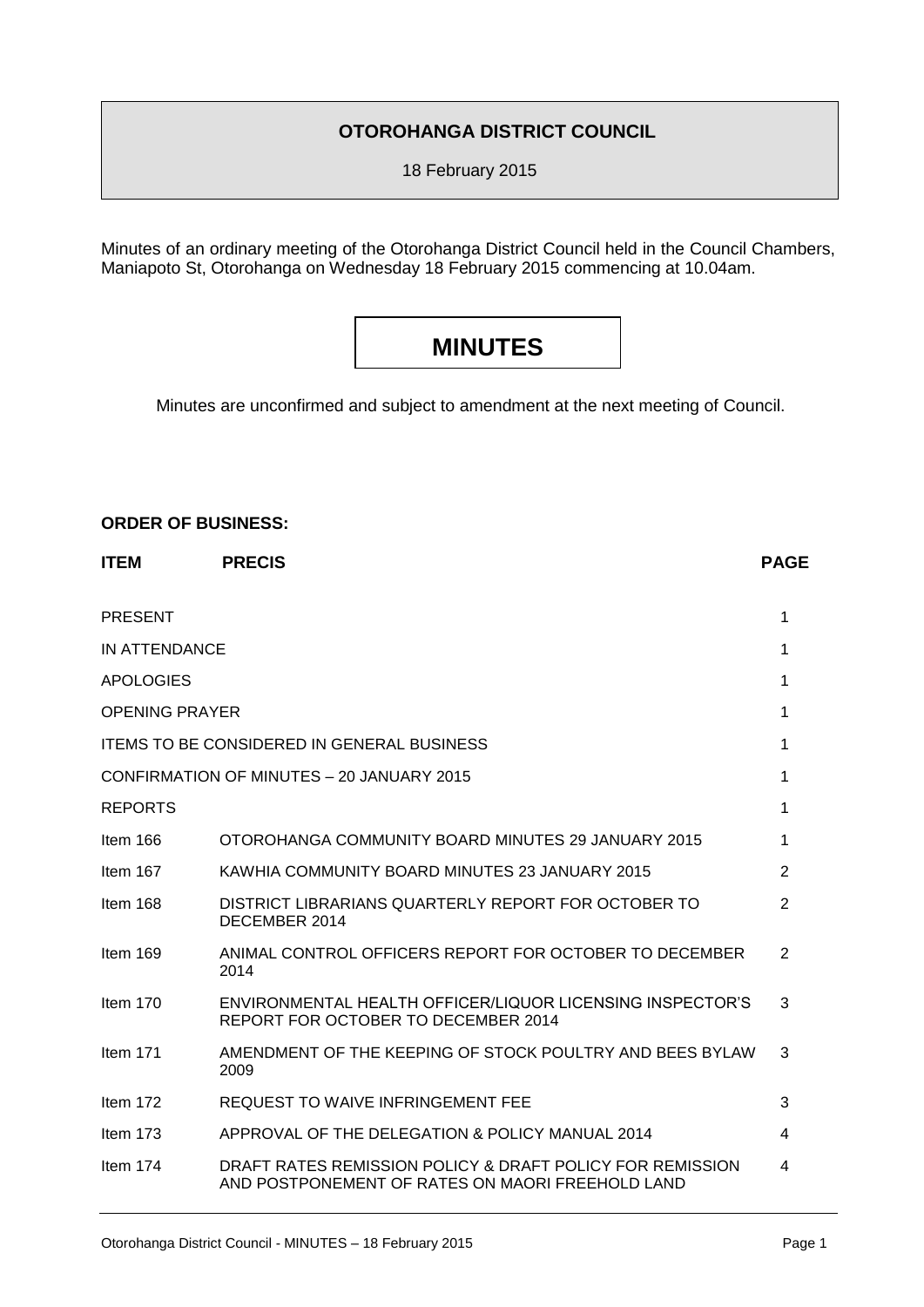| Item 177               | DISTRICT SPORTS COORDINATORS REPORT FOR JULY TO DECEMBER<br>2014 | 5 |
|------------------------|------------------------------------------------------------------|---|
| Item $175$             | MANAGEMENT ACCOUNTS FOR THE PERIOD ENDING 31 DECEMBER<br>2014    | 5 |
| Item 176               | ROUTINE ENGINEERING REPORT                                       | 5 |
| Item 178               | ODC MATTERS REFERRED FROM 20 JANUARY 2015                        | 6 |
| GENERAL                |                                                                  | 7 |
| <b>MEETING CLOSURE</b> |                                                                  | 9 |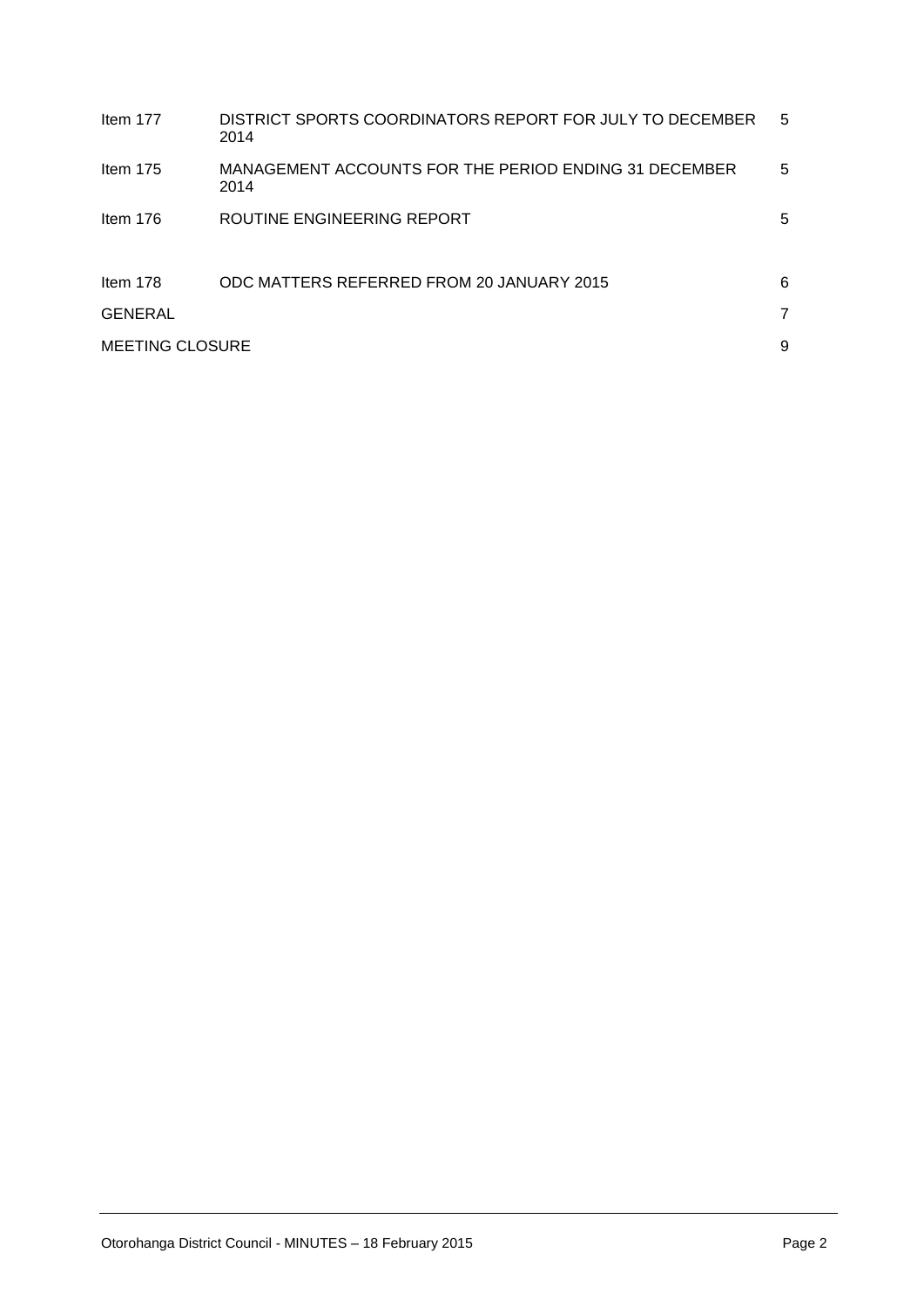#### **PRESENT**

Mr MM Baxter (Mayor), Crs, RA Klos, RM Johnson, KC Phillips, DM Pilkington (Deputy Mayor), RJ Prescott, PD Tindle and AJ Williams.

#### **IN ATTENDANCE**

Messrs DC Clibbery (Chief Executive & Engineering Manager), GD Bunn (Finance & Administration Manager) and CA Tutty (Governance Supervisor).

#### **OPENING PRAYER**

Cr Tindle read the Opening Prayer.

#### **CONFIRMATION OF MINUTES – 20 JANUARY 2015**

Cr Williams referred to page 3, Item 162, Organisational Risk Management, last paragraph, first line, and advised that the word 'suggested' is incorrectly spelt.

Cr Pilkington referred to page 4, Item 163, Tourism Promotion Funding and advised this matter will now be discussed at the Council meeting on 17 March 2015.

**Resolved** that the minutes of the meeting of the Otorohanga District Council held on 20 January 2015 as previously circulated, be approved as a true and correct record of that meeting.

#### **Cr Phillips / Cr Tindle**

#### **REPORTS**

#### **Item 166 OTOROHANGA COMMUNITY BOARD MINUTES 29 JANUARY 2015**

#### **Discussion**

Cr Klos queried with the Engineering Manager his intention in preparing a report on proposed further river access improvements. The Engineering Manager replied his intention is to encourage greater use of a recreational area close to town and available free to the public. He referred to the recent development of the area at the State Highway 3 bridge and the success this has been. Cr Phillips reported that this area is now highly regarded. The Engineering Manager advised that the Board's decision was in part due to financial caution. Cr Pilkington felt that if funding is the issue, could the proposal not be substituted with something else within the Parks and Reserves account. The Engineering Manager advised that it was proposed that the proposal be funded from the Board's Special Fund account and Board Members were of the opinion that perhaps too much money is being spent out of this account.

Cr Prescott reported that it is proposed to carry out some work below the Weir by the adjacent Marae in conjunction with the Waikato River Cleanup Trust. He said it is the intention to make this area more accessible with public access being created through Council land.

Cr Phillips reported on the current access situation at Staples Pit and advised that this requires fencing on one side. The Engineering Manager advised that when Staples Pit was sold, it was the intention to ensure public pedestrian access be provided.

Cr Pilkington referred to the proposed State Highway 31/39 area and suggested that the Board reconsider its decision. She said Council considers this would be a huge benefit to the Community and good reason for consideration to be given to perhaps funding the costs incurred jointly with the Board. Cr Tindle reported that only a small percentage of the Community actually use the areas however, it is not to say that further development will not be carried out in the future. Cr Klos felt that the proposal would be a wonderful asset for the Community and there may be people out there who would prefer to utilise areas where there are not so many other people. Cr Williams reported that she has received only positive feedback on the new area.

The Engineering Manager confirmed that this matter could be reconsidered as part of the Estimate process.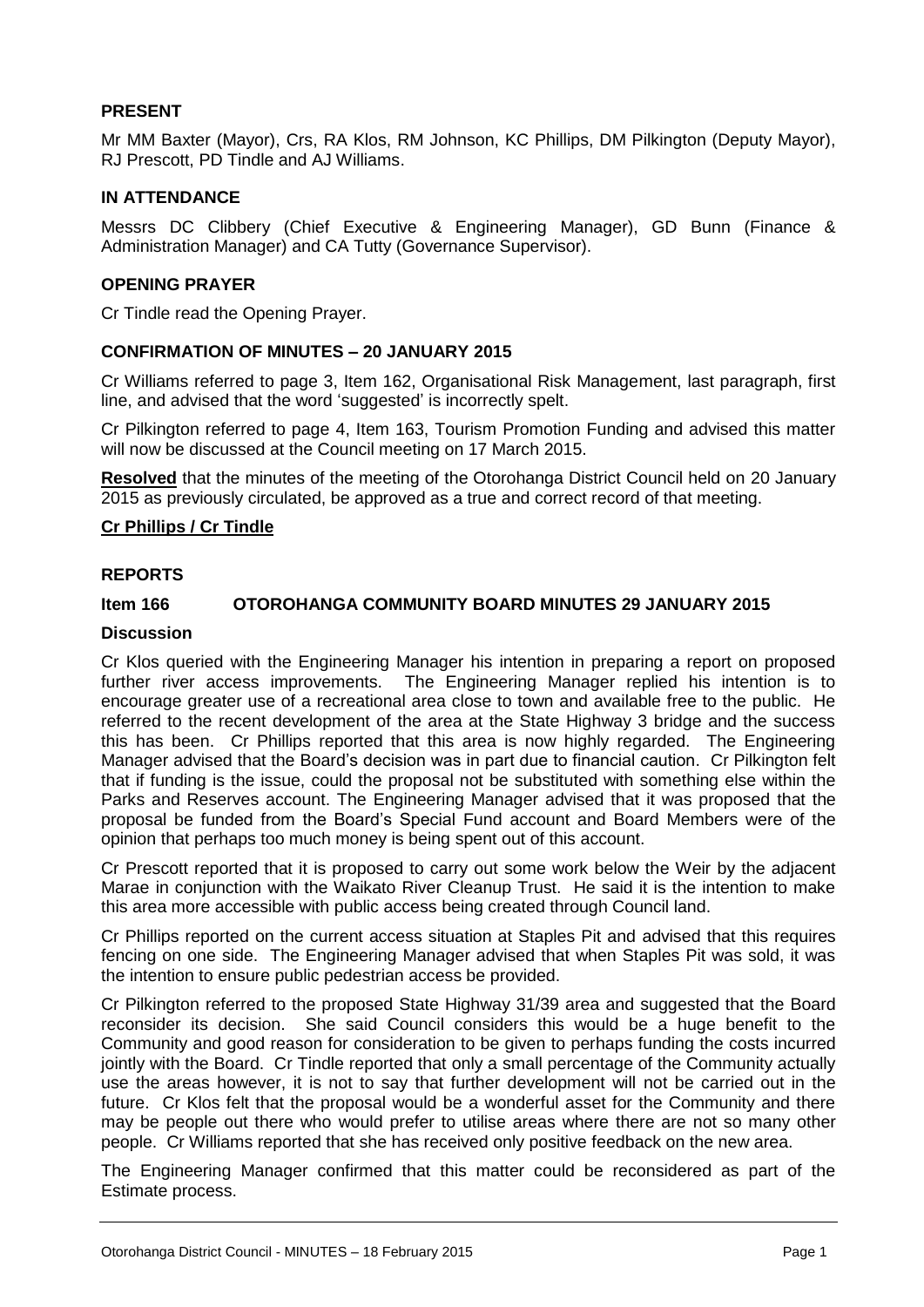#### **Resolved**

The minutes of the meeting of the Otorohanga Community Board held on 29 January 2015 be received.

#### **Cr Prescott / Cr Tindle**

#### **Item 167 KAWHIA COMMUNITY BOARD MINUTES 23 JANUARY 2015**

#### **Discussion**

Cr Pilkington referred to General item – D Morrison – Aotea Subdivision, the final paragraph and advised that the National Coastal Plan should read 'National Coastal Policy Statement.

#### **Resolved**

The minutes of the meeting of the Kawhia Community Board held on 23 February 2015 be received.

#### **Cr Pilkington / Mayor**

#### **Item 168 DISTRICT LIBRARIANS QUARTERLY REPORT FOR OCTOBER TO DECEMBER 2014**

#### **Discussion**

The District Librarian attended the meeting and presented a report for the period October to December 2014.

#### **KOTUI SYSTEM**

The District Librarian reported that the installation of the Kotui system is being well managed with five days training made available to staff. She said it is the intention to close both the Otorohanga and Kawhia Libraries for two days prior to the 'go live' date of 12 March 2015. She said this closure will be advertised.

Cr Pilkington referred to the Kawhia Library volunteers lunch and felt this was a nice gesture and acknowledged the work undertaken by the volunteers. She suggested this could be an annual event. Cr Pilkington referred to the proposed advertisement that the libraries will be closed, and suggested notices be placed in appropriate areas and also in the Kawhia Connection.

Cr Klos referred to the quarterly usage statistics and queried with the District Librarian whether there are any libraries which are bucking the usual trend of declining book issues. The District Librarian replied that yes there are one or two, mainly those libraries which have perhaps just been built or where there is a population growth within the area.

His Worship referred to the Kotui system installation and suggested that the press be invited as this is a big investment by Council and an indication of its commitment to libraries.

#### **Resolved**

That the District Librarian's Quarterly Report for the period October to December 2014 be received.

#### **Cr Pilkington / Cr Phillips**

#### **Item 169 ANIMAL CONTROL OFFICERS REPORT FOR OCTOBER TO DECEMBER 2014**

#### **Discussion**

The Chief Executive presented the Environmental Services Manager's report on Dog and Animal Control for October to December 2014. He advised that there has been few issues during this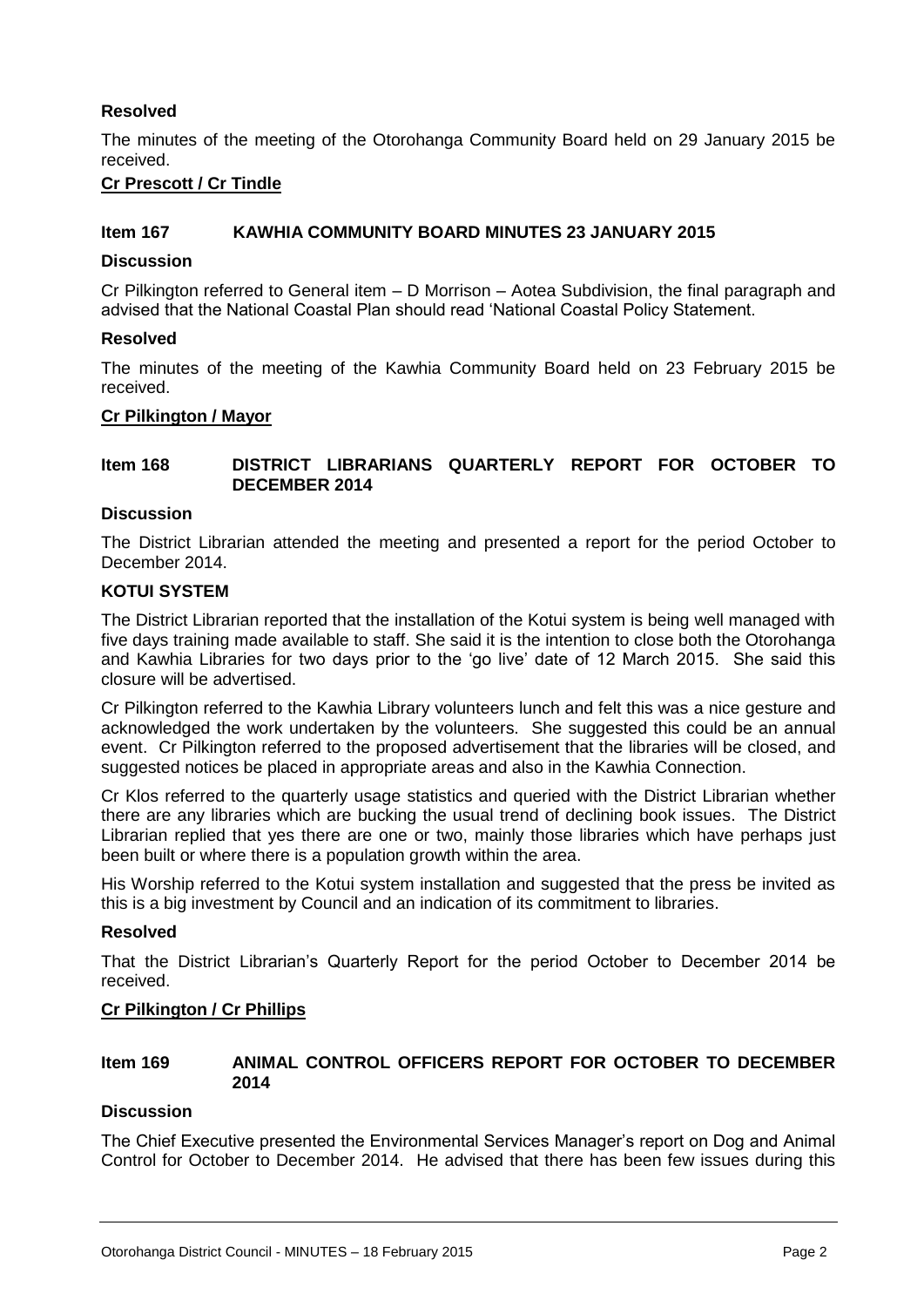period however, issues that have arisen have been effectively resolved by the Animal Control **Officer** 

#### **Resolved**

The Environmental Services Manager's report on Dog and Animal Control for October to December 2014 be received.

#### **Mayor / Cr Tindle**

#### **Item 170 ENVIRONMENTAL HEALTH OFFICER/LIQUOR LICENSING INSPECTOR'S REPORT FOR OCTOBER TO DECEMBER 2014**

#### **Discussion**

The Chief Executive presented the Environmental Services Manager's report for October to December 2014.

Reference was made to the Liquor Liaison Committee and it was agreed that Cr Johnson should be made aware of these meetings being held.

#### **Resolved**

That the Environmental Health Officer / Liquor Licensing Inspector's report for 1 October to 31 December 2014 be received.

#### **Cr Pilkington / Cr Prescott**

#### **Item 171 AMENDMENT OF THE KEEPING OF STOCK, POULTRY AND BEES BYLAW 2009**

#### **Discussion**

The Chief Executive presented the Environmental Services Manager's report informing Members that following a review of the current Bylaw in November 2014, it was proposed that the scope of the Bylaw be extended to cover bee hives located on or adjacent to rural roads. He advised that if a nuisence is created from bee hives, then Council will have the power to deal with the matter.

Reference was made to the Agenda page 10, Amendment of the Keeping of Stock, Poultry and Bees Bylaw, the commencement of the fourth line, the year 2104, be corrected to read 2014.

#### **Resolved**

- 1. The report by the Environmental Services Manager be received, and
- 2. The proposed amendment of the Keeping of Stock, Poultry and Bees Bylaw be notified for public consultation in accordance with the provisions of the special consultative process of the Local Government Act 2002

#### **Cr Johnson / Cr Phillips**

#### **Item 172 REQUEST TO WAIVE INFRINGEMENT FEE**

#### **Discussion**

The Chief Executive referred Members to the Environmental Services Manager's report advising that G Higgins has appealed a dog control Infringement Notice issued for not registering his dog. Mr Higgins states that he did not receive sufficient notification and that the infringement fee will be a financial burden.

The Chief Executive reported that the Animal Control Contractor usually contacts the dog owner and has discussions with them. He said the Contractor usually allows a period of two to three months before taking the matter further. The Chief Executive advised that as the owner had not registered the dog by 8 October 2014 an Infringement Notice was issued on that day. His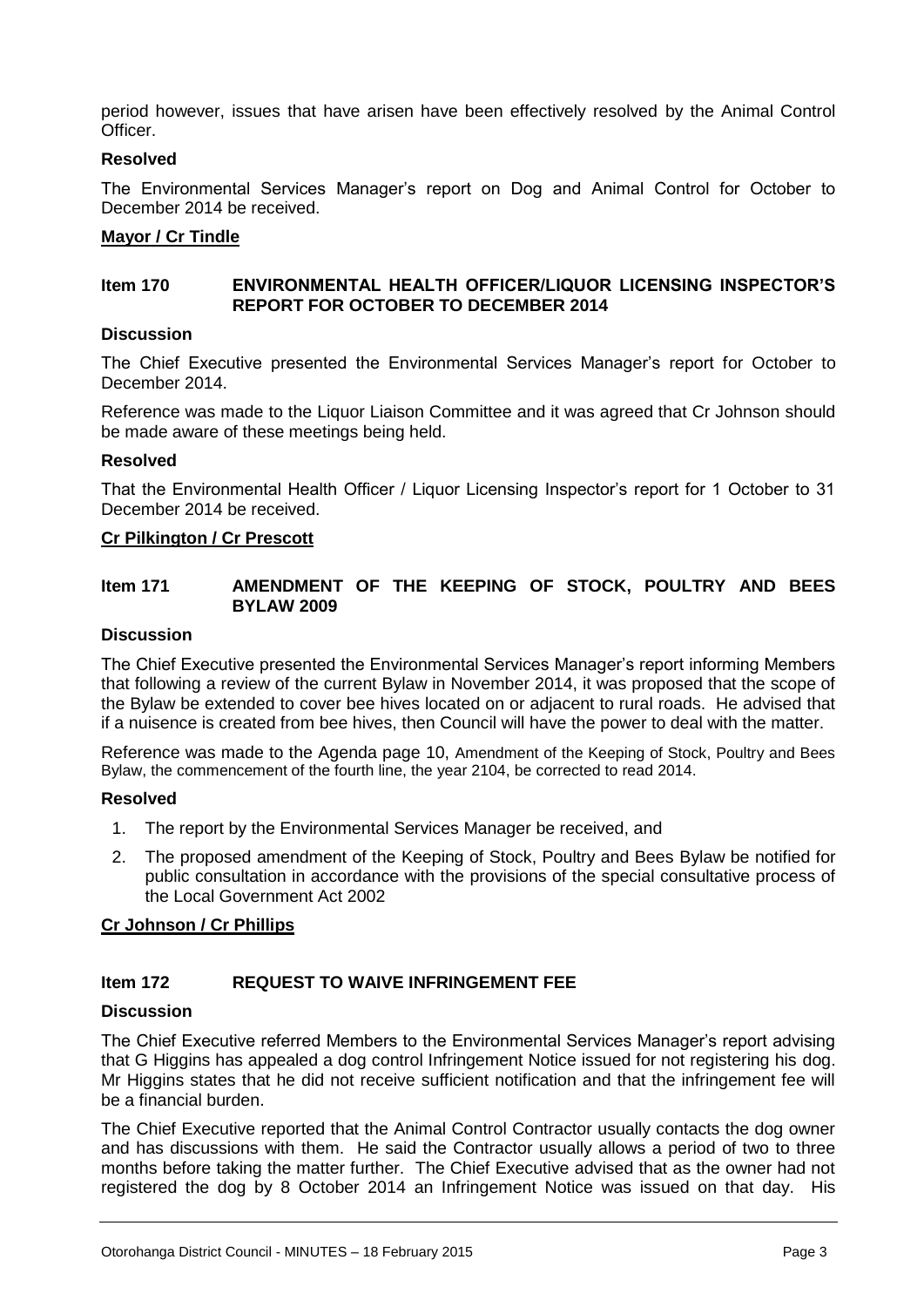Worship reported that the Dog Control Contractor had spoken to Mr Higgins and discussed the matter with him. He said Mr Higgins had ample time to register the dog and that the public are well aware that dogs are registered nationally as at 1 August each year. Cr Klos queried whether this strong approach by Council tends to make dog owners pay the registration fees on time. His Worhips replied that it makes a number of families consider whether it is desirable to own a dog(s).

Cr Klos abstained from voting on the recommendation.

#### **Resolved**

- 1. The report be received
- 2. The request to waive the Infringement Fee be declined.

#### **Cr Johnson / Cr Prescott**

#### **Item 173 APPROVAL OF THE DELEGATION & POLICY MANUAL 2014**

#### **Discussion**

Hard copies of the proposed Delegation & Policy Manual 2014 were circulated to Members as electronic copies had not been received by them.

#### **Resolved**

**That** 

- 1. The Environmental Services Manager's report be received
- 2. A decision on the approval of the Delegation & Policy Manual 2014 be deferred until the next meeting of Council on 17 March 2015.

#### **Cr Pilkington / Mayor**

#### **Item 174 DRAFT RATES REMISSION POLICY & DRAFT POLICY FOR REMISSION AND POSTPONEMENT OF RATES ON MAORI FREEHOLD LAND**

#### **Discussion**

The Finance & Administration Manager presented a report on Rate Remission Policies.

Reference was made to a Rates Remission for a rating unit affected by calamity. Cr Klos suggested that the word 'calamity' should be defined as this could cause an issue. The Finance & Administration Manager advised that the wording does say that Council **may** remit the rates not that it **will** remit the rates. The Chief Executive referred to Clause 6.2 and suggested that the word 'land' be changed to 'property'.

Cr Klos referred to clause 13. Care for the Elderly and Disadvantaged Persons and queried if a property is leased to an organisation, do they receive the remission. The Finance & Administration Manager replied that this would depend on the conditions of the Lease Agreement.

Cr Pilkington queried the consultation period of just two weeks. The Finance & Administration Manager replied that the legislation has changed and reduced the consultation period. He said however, the public have two opportunities to comment on the proposal.

#### **Resolved**

That the Draft Rates Remission Policy with the word 'property' be substituted for the word 'land' and Draft Policy for Remission and Postponement of Rates on Maori Freehold Land be adopted and included in the Long Term Plan 2015-2025 subject to consultation as required by Section 82 of the Local Government Act

#### **Cr Pilkington / Cr Prescott**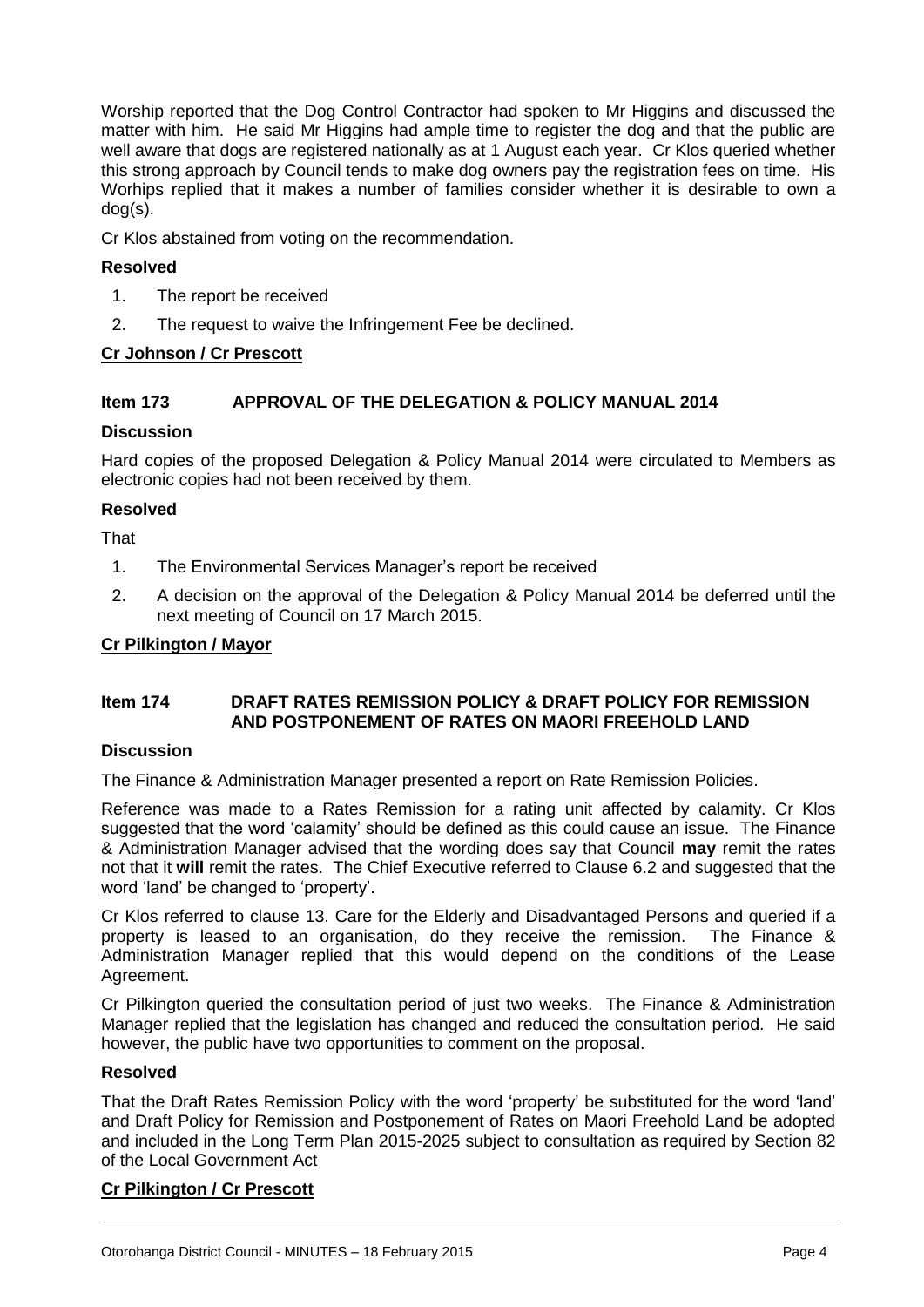#### **Item 177 DISTRICT SPORTS COORDINATORS REPORT FOR JULY TO DECEMBER 2014**

#### **Discussion**

The District Sports Coordinator attended the meeting and reported on the District Sports Awards, advising that the new sponsor is The Lines Company. She reported that the Otorohanga and Waitomo Districts are quite different however, this fits in with The Lines Company being involved in both Communities. The Coordinator advised that the Sports Awards allow the Otorohanga College the opportunity to acknowledge its students. Cr Phillips said that the Sports Awards was an excellent event and that Sarah Olmer was a superb MC and Hamish Bond an excellent guest speaker.

Cr Klos queried what could be done to encourage people in the outer areas to contact the District Sports Coordinator for assistance. She felt that they should be able to engage with the Coordinator. The Coordinator agreed to follow the matter up.

Reference was made to the investigation of opportunities for collobration between Otorohanga and Waitomo Districts in the development of events and/or facilities. The Coordinator advised that Michelle Holland has been tasked to explore models that have worked in the creation of a community hub facility. She said Ms Holland will be working with both Communities.

#### **Resolved**

The Otorohanga District Sports Coordinator's report for the period July to December 2014 be received.

#### **Cr Phillips / Cr Johnson**

#### **Item 175 MANAGEMENT ACCOUNTS FOR THE PERIOD ENDING 31 DECEMBER 2014**

#### **Discussion**

The District Accountant attended the meeting and presented the Management Accounts for the period ending 31 December 2014. He answered and noted Members queries during the presentation of the accounts.

#### **Resolved**

That the Draft Management Accounts for the period ended 31 December 2014 be received.

#### **Cr Pilkington / Cr Phillips**

#### **Item 176 ROUTINE ENGINEERING REPORT**

#### **Discussion**

The Engineering Officer (Road Maintenance/Rural Fire Officer) attended the meeting and presented section 1 of the Routine Engineering Report – Road Maintenance

The Officer reported that Council will be ceasing the issuing of Fire Permits until some rain is received.

The Projects & Design Engineer attended the meeting and presented Section 2 of the Routine Engineering Report – Other roading activities.

The Services Manager also attended the meeting and presented Section 3 of the Routine Engineering Report – Water Services and Section 4, Parks, Reserves and Facilities.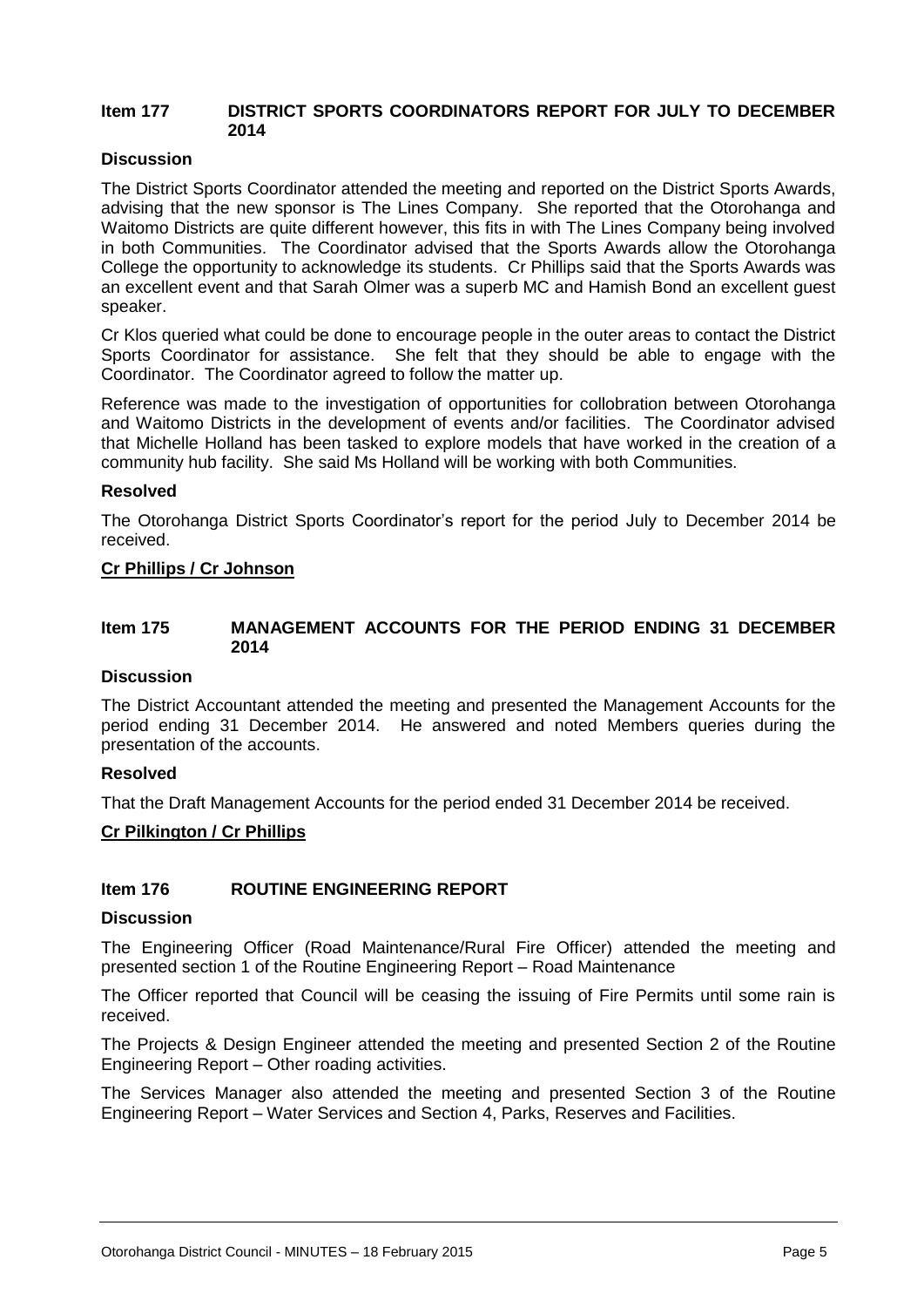#### **AROHENA & RANGINUI RURAL WATER SUPPLY SCHEME**

Cr Klos reported that the Arohena and Ranginui Rural Water Supply Schemes were developed in 1980 as simple schemes however, they have become more costly to operate. She said farmers are failing to see the future for these schemes. She referred in particular to the Ranginui Rural Water Supply Scheme and expressed the opinion it would be a shame to see this Scheme discontinue. She said individuals are making decisions which could affect the future of the Scheme.

#### **KAWHIA CEMETERY**

Cr Pilkington raised the matter of the existing road through the Kawhia Cemetery berm extension area. The Engineering Manager replied that it is the intention to leave the roadway there, in particular for use by the hearse. He said when the extended area is full, utilisation could be then made of the road for future graves.

#### **Resolved**

That the Routine Engineering report be received.

#### **Cr Pilkington / Cr Phillips**

#### **Item 178 ODC MATTERS REFERRED FROM 20 JANUARY 2015**

#### **Discussion**

The Governance Supervisor took Members through Matters Referred.

#### **PROPOSED IWI LIAISON GROUP**

His Worship reported that next Monday 23 February 2015 a meeting has been arranged with Mr Rahui Papa regarding the proposal for Council to establish an Iwi Liaison Group. He said during discussion the expectations of such a group will be considered and also how Mr Papa would see his role.

#### **50KM SIGN ON STATE HIGHWAY/HUIPUTEA DRIVE**

The Engineering Manager reported that discussion had been held with the Roading Manager regarding the 50km sign on Huiputea Drive. He was advised that should this be moved, it would require a Traffic Bylaw change. It had been suggested that the sign could be made larger. Mr Tindle referred in particular to the 50km sign on State Highway 3 and felt that the situation would be improved if this was moved further up the road. He said drivers coming off Huiputea Drive do not actually see this sign. The Engineering Manager undertook to do further investigation into the matter.

#### **COUNCIL GUARANTOR**

The Finance & Administration Manager reported that there are two situations where Council has acted as a guarantor, these being the Otorohanga Sports Club (OSC) and Otorohanga Zoological Society (OZS). He said in these situations Council actually owns or administers the land involved. The Finance & Administration Manager further advised that both organisations had projects that they wished to complete. By Council acting as a guarantor it was more around the matter of security required by the bank. He said the liability of Council is limited, in the case of the OSC up to \$70,000 and the OZS \$350,000. The Finance & Administration Manager reported that the only way a guarantee can cease is that it has to be cancelled. He said it is not in any way linked to the loan being repaid by the organisations. The Finance & Administration Manager advised that the Otorohanga Zoological Society has the opportunity to borrow additional funds without informing Council.

The Finance & Administration Manager informed Members that a stronger relationship is required with these organisations as Council is still liable. No reporting back on the projects has been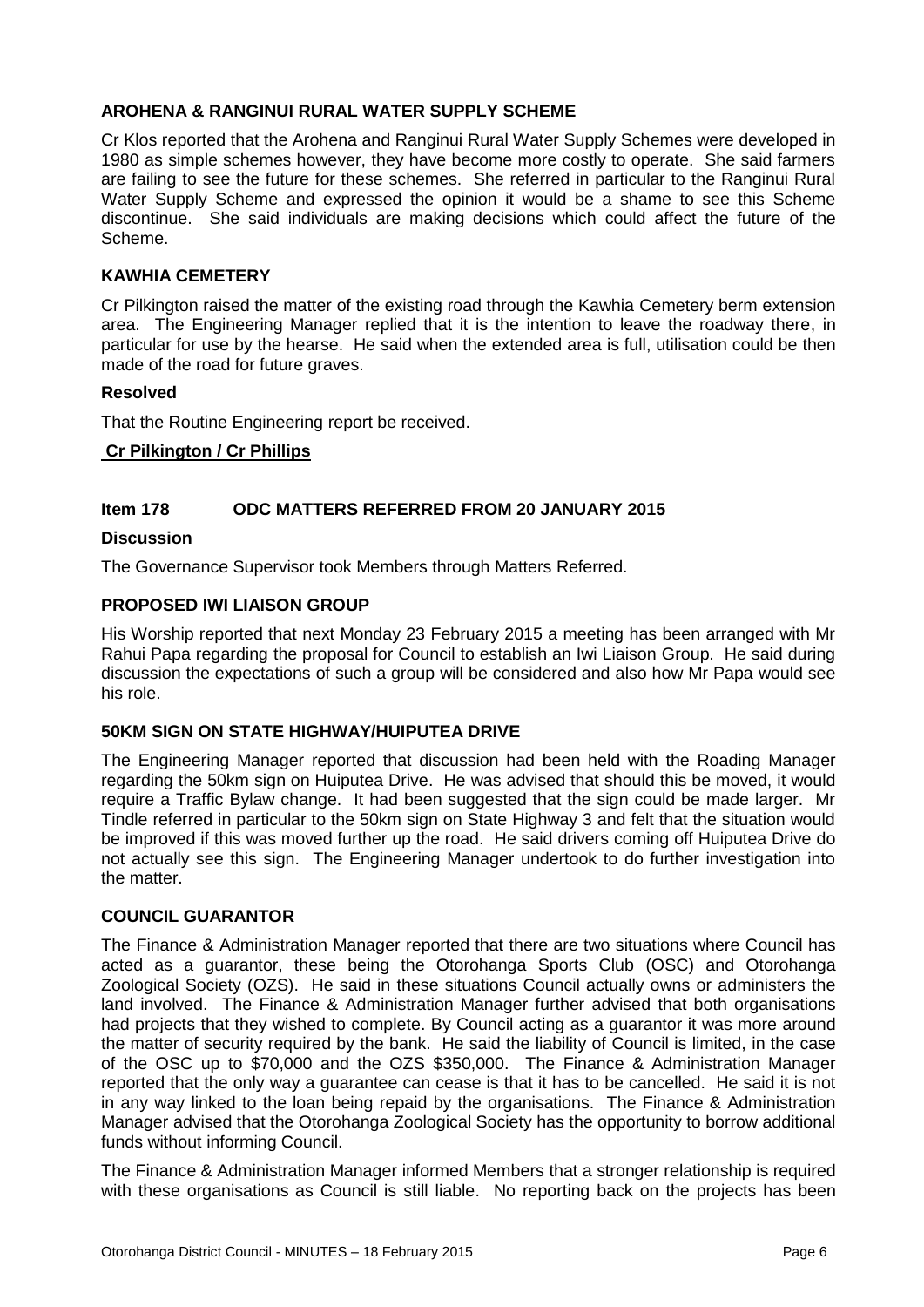required. It was agreed that the Finance & Administration Manager contact representatives of both the OSC and OZS for report back to Council. Members agreed that a Memorandum of Understanding is required with both parties.

#### **LUNCHEON ADJOURNMENT**

Council adjourned for lunch at 12.50pm and resumed at 1.14pm.

#### **GENERAL**

#### **DOG EXERCISE AREA**

Cr Prescott reported that users are unable to get to the Dog Exercise Area due to piles of metal being dumped adjacent to the area.

#### **RANGIATEA ROAD**

Cr Phillips referred to a section of Rangiatea Road from P Wolvers property to J Pease where the carriageway is narrower with a dropoff. The Engineering Manager undertook to investigate the matter.

#### **KAWHIA MOANA KAI FESTIVAL**

Cr Pilkington reported that the recent Kawhia Moana Kai Festival was a hugely successful day and the new Committee did a great job. She extended congratulations to all those involved.

#### **WAIPAPA RESERVE**

Cr Klos expressed pleasure to hear that planning is underway for the cleanup of the Waipapa Reserve. The Engineering Manager confirmed there is a budget of \$10,000 for this. Cr Klos expressed the opinion that a substantial amount of funding will go towards cleaning up debris from the old toilet facility.

#### **WAIKATO SPATIAL PLAN MEETING**

Cr Klos reported on her attendance at a recent Waikato Spatial Plan meeting. She said approval was given to an extended timeframe for projects and a new budget. The matter of a Communication Plan has been held over. Cr Klos reported that the Hamilton City Council voted against the motion.

Cr Klos referred to a presentation by Professor Ian White and following workshop. Highlights from the presentation being –

- 1. Forget current planning processes go back to the old way
- 2. Plan integration of key elements
- 3. Economic growth agriculture (Cr Klos expressed the opinion that the hinterland is in a stronger position than the city)
- 4. Appropriate capital available private
- 5. Region made of sub-regions flexible, each district has a special character.
- 6. Cannot dictate growth comes from private capital
- 7. Waikato has space unlike Auckland
- 8. Create a sense of place
- 9. Big picture, visionary<br>10. New budget to come
- New budget to come in for 2015/16 financial year from J Bevan.

Workshop comments include

- Need common significant engagement Policy
- Plan a sum of parts / commonalities and enhance differences
- View of region that highlights where / how areas can flourish
- Need to break down parochial issues / barriers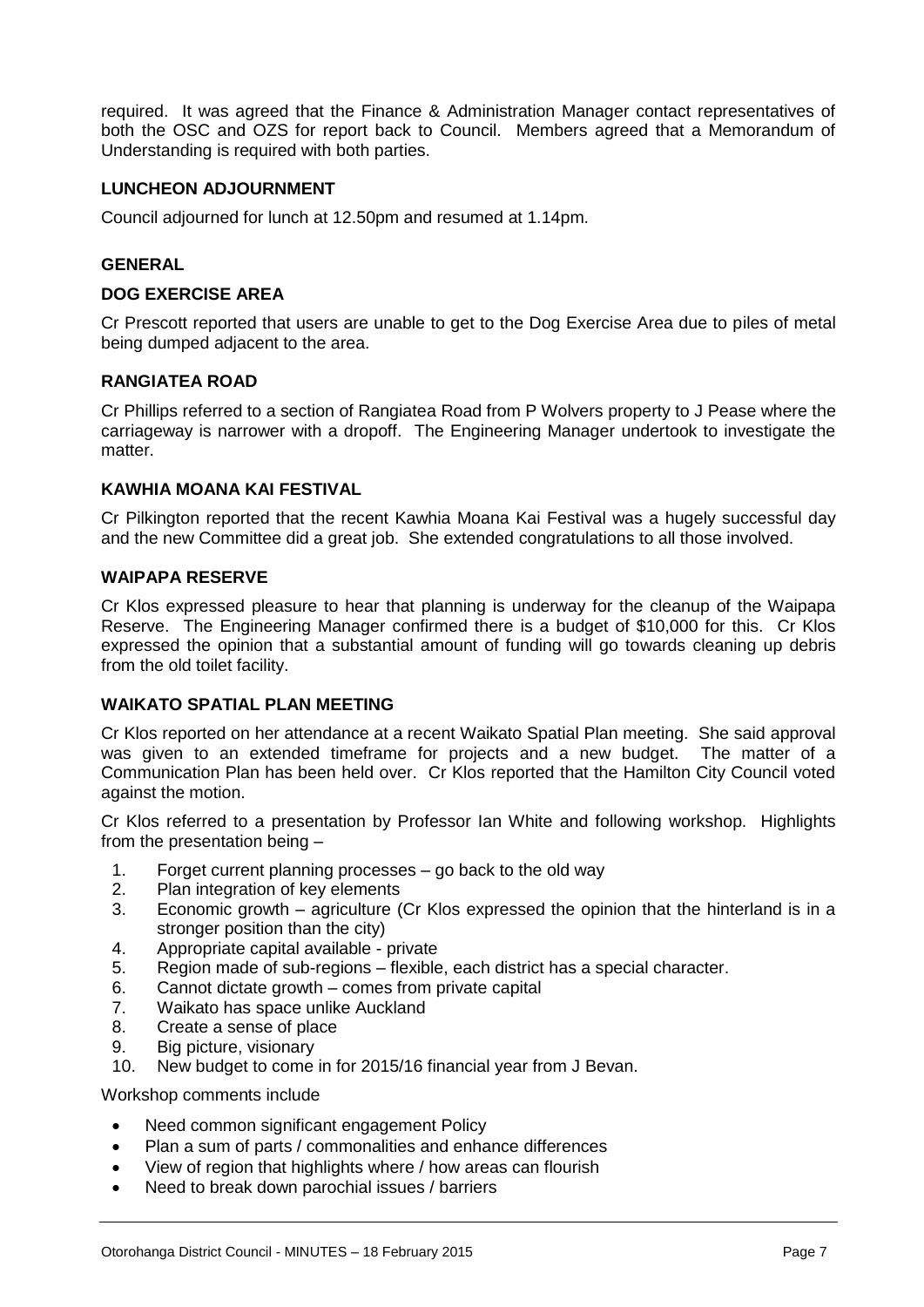- Technical solutions for issues, ie education
- Place where residents can live, work and play
- How can we shape our place
- Includes social issues, health, education
- Build on mana whenua commitments, ie environmental
- Think regionally, act locally
- How to welcome new migrants skilled workforce
- What is compelling about the Waikato
- Consumer (global) demand good environmental standards
- Natural habitats treasures
- Protect key industries.

#### **PUBLIC TOILETS**

Cr Klos expressed her opinion that the Otorohanga District has a key role in providing tourist facilities, such as public toilets. She said there appears to be a lack of facilities to unload campervan waste.

#### **DISTRICT VISIT**

Cr Klos referred to the Council tour of the western side of the District and queried when a similar tour will be undertaken on the eastern side of the District. She said it would be desirable for Members to see the reality of the eastern side. It was agreed that this be arranged during this year.

#### **OTOROHANGA COLLEGE**

Cr Pilkington reported that the roll of the Otorohanga College has increased and is at capacity. She said the College has exceeded national standards. Cr Pilkington advised that it is part of the trend for pupils to move to Colleges north of where they reside.

#### **REGIONAL LAND TRANSPORT HEARINGS**

His Worship reported on his attendance at recent Regional Land Transport Hearings and said this is all a part of learning what the major transport issues are in our region.

#### **MAYORS TASKFORCE FOR JOBS**

His Worship said discussion with the various ministers has been held concerning the establishment of Youth Programmes and potential funding for these. He said it is necessary to obtain relevant information so that there is a clear idea of what is required for Youth within this District.

#### **PIRONGIA SPORTS CLUB**

The Finance & Administration Manager reported that approximately 3.5 years ago the Pirongia Sports Club approached Council regarding the collection of a targeted rate on those properties which receive benefits, and undertook a petition at this time with an approximate 55 percent return. Nothing proceeded at this stage but now the Pirongia Sports Club wishes to levy the targeted rate of \$10 per property in 2015/16.

The Finance & Administration Manager undertook to get back to the Pirongia Sports Club advising them that Council is not prepared to introduce such a rate.